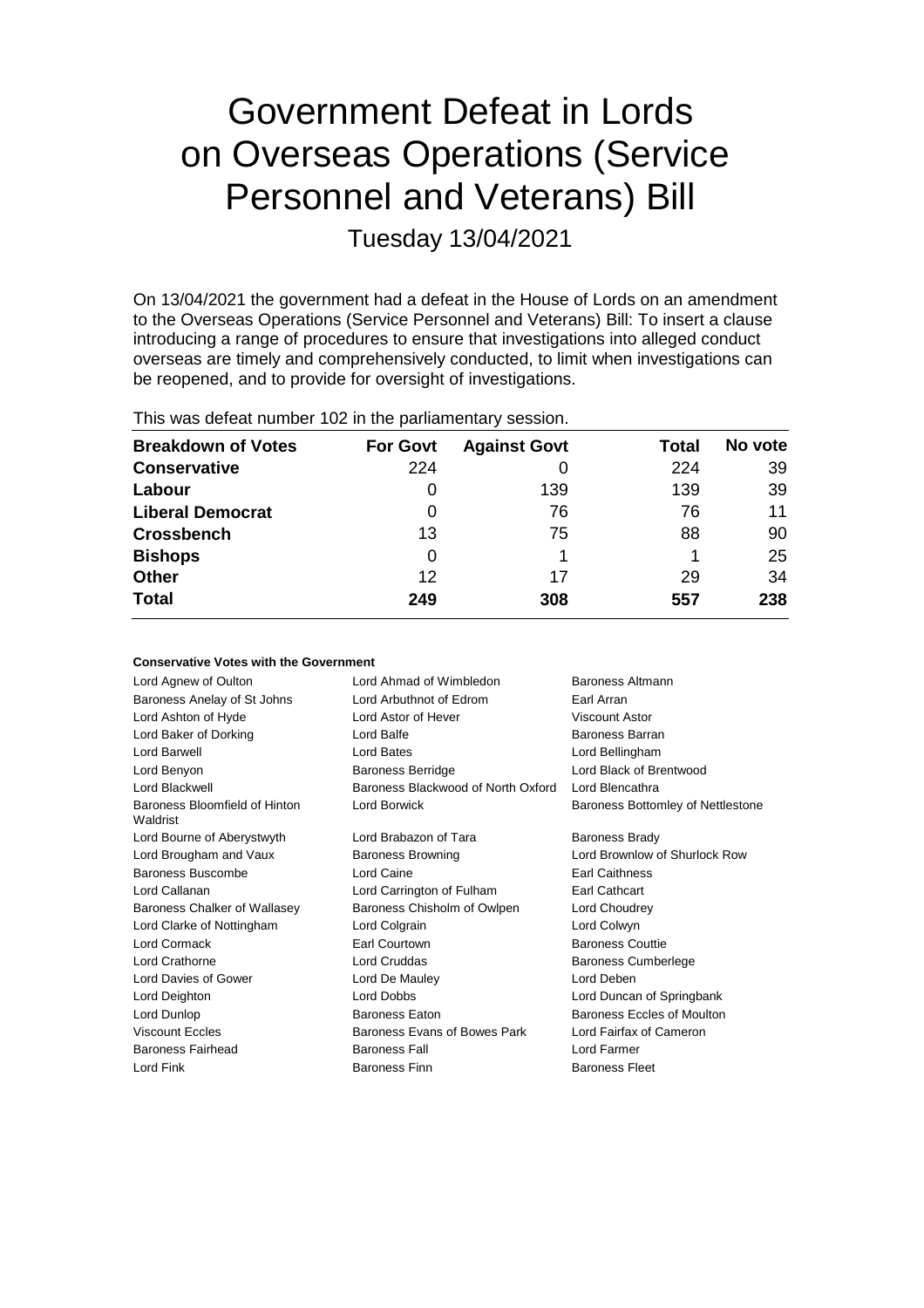Lord Flight **Baroness Fookes** Lord Forsyth of Drumlean Baroness Foster of Oxton Lord Framlingham Baroness Fraser of Craigmaddie<br>
Lord Freud Cord Framlingham Baroness Fullbrook Lord Gardiner of Kimble Lord Freud Baroness Fullbrook Lord Gardiner of Kimble Baroness Gardner of Parkes Lord Garnier Lord Geddes Lord Gilbert of Panteg Lord Glenarthur Lord Godson Lord Gold Baroness Goldie Lord Goldsmith of Richmond Park Lord Goodlad Lord Grade of Yarmouth Lord Greenhalgh Lord Griffiths of Fforestfach Viscount Hailsham Lord Hamilton of Epsom Lord Hammond of Runnymede Lord Hannan of Kingsclere Lord Harris of Peckham Lord Haselhurst Lord Hayward Lord Henley Lord Herbert of South Downs Baroness Hodgson of Abinger Lord Hodgson of Astley Abbotts Lord Holmes of Richmond Baroness Hooper Lord Horam Lord Howard of Rising Lord Howard of Lympne Earl Howe Lord Howell of Guildford Lord Hunt of Wirral Lord James of Blackheath Baroness Jenkin of Kennington Lord Johnson of Marylebone Lord Jopling Lord Kamall Lord Keen of Elie Lord King of Bridgwater Lord Kirkham Lord Kirkhope of Harrogate Lord Lamont of Lerwick Lord Lancaster of Kimbolton Lord Lang of Monkton Lord Lansley Lord Leigh of Hurley **Lord Lord Lexden** Lord Lilley Earl Lindsay Lord Lingfield Lord Livingston of Parkhead Marquess of Lothian **Lord Lord Lucas** Lord Mackay of Clashfern Lord Mancroft Baroness Manzoor Lord Marland Lord Marlesford **Collect Cord Maude of Horsham** Lord McColl of Dulwich<br>
Lord McColl of Dulwich<br>
Lord McLoughlin<br>
Lord McLoughlin Lord Mendoza Baroness Meyer Baroness Morgan of Cotes Baroness Morris of Bolton **Baroness Morrissey Baroness Morrissey** Lord Moylan Lord Moynihan Baroness Neville-Jones Baroness Neville-Rolfe Baroness Nicholson of Winterbourne Baroness Noakes Lord Northbrook Lord Norton of Louth Lord O'Shaughnessy Lord Parkinson of Whitley Bay Lord Patten Lord Patten of Barnes Baroness Penn Lord Pickles **Baroness Pidding Lord Polak** Lord Polak Lord Popat Lord Porter of Spalding Lord Price Lord Rana Lord Randall of Uxbridge Lord Ranger Baroness Rawlings **Example 2** Lord Reay **Baroness Redfern** Baroness Redfern Lord Renfrew of Kaimsthorn Lord Ribeiro **Viscount Ridley** Viscount Ridley Lord Risby **Lord Robathan** Baroness Rock **Baroness Rock** Lord Rose of Monewden **Lord Rotherwick** Baroness Sanderson of Welton Lord Sarfraz Lord Sassoon Baroness Sater Baroness Scott of Bybrook Baroness Seccombe Lord Selkirk of Douglas Baroness Shackleton of Belgravia Lord Sharpe of Epsom Lord Sheikh Lord Sherbourne of Didsbury **Baroness Shields Lord Shinkwin** Earl Shrewsbury **Lord Smith of Hindhead** Baroness Stedman-Scott Lord Sterling of Plaistow Lord Stewart of Dirleton Lord Strathclyde Baroness Stroud **Baroness Sugg Contains Act and Suri** Baroness Sugg Lord Suri Lord Swinfen Lord Taylor of Holbeach Lord Tebbit Lord Trefgarne Viscount Trenchard Lord Trimble Lord True Lord Tugendhat Lord Udny-Lister Viscount Ullswater **Lord Vaizey of Didcot** Baroness Vere of Norbiton Baroness Verma Lord Wakeham Lord Waldegrave of North Hill Baroness Warsi Lord Wasserman Lord Wei Lord Wharton of Yarm Lord Whitby Lord Willetts Baroness Williams of Trafford Lord Wolfson of Tredegar Baroness Wyld Lord Young of Cookham Viscount Younger of Leckie

Baroness McIntosh of Pickering Lord McLoughlin

**Conservative Votes against the Government**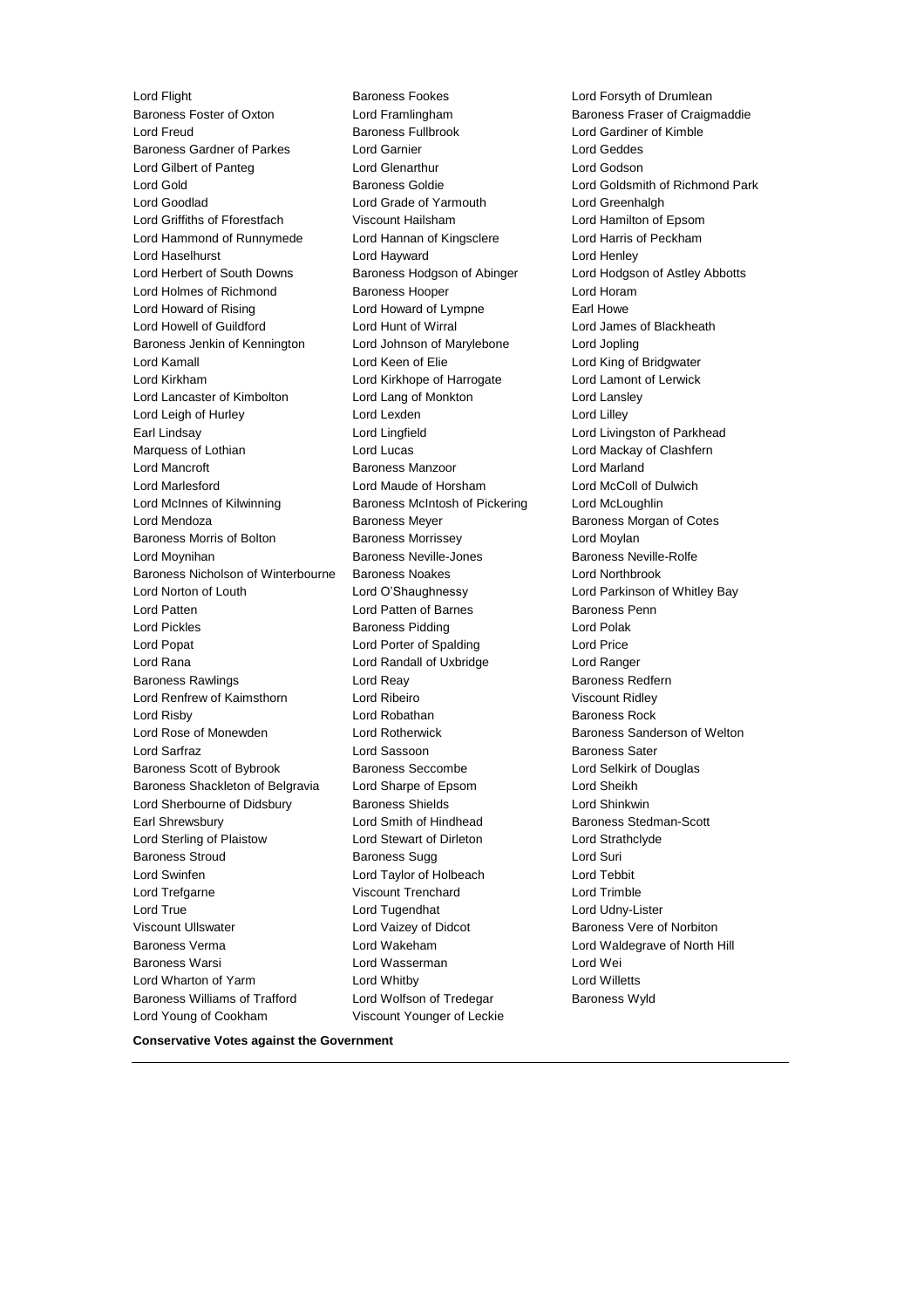#### **Labour Votes with the Government**

### **Labour Votes against the Government**

Lord Alli **Baroness Amos** Baroness Amos **Baroness Andrews** Baroness Andrews Baroness Armstrong of Hill Top Lord Bach Lord Bassam of Brighton Lord Beecham **Baroness Billingham** Baroness Blake of Leeds Baroness Blower Lord Blunkett Lord Boateng Lord Bradley Lord Bragg Lord Brooke of Alverthorpe Lord Browne of Ladyton Baroness Bryan of Partick Lord Campbell-Savours Baroness Chakrabarti Viscount Chandos Baroness Chapman of Darlington Baroness Clark of Kilwinning Lord Clark of Windermere Lord Coaker Lord Collins of Highbury **Baroness Corston** Corston Lord Davidson of Glen Clova Lord Davies of Oldham Lord Davies of Brixton Baroness Donaghy Lord Donoughue **Baroness Drake** Lord Dubs Lord Eatwell Lord Elder Lord Evans of Watford Lord Faulkner of Worcester **Lord Foulkes of Cumnock** Baroness Gale Lord Giddens **Lord Glasman** Baroness Golding Lord Goldsmith Baroness Goudie Lord Grantchester Lord Griffiths of Burry Port Lord Grocott Lord Hain Viscount Hanworth Lord Harris of Haringey Lord Haskel Lord Haworth **Baroness Hayman of Ullock** Baroness Hayter of Kentish Town Baroness Healy of Primrose Hill Lord Hendy Contract Report Baroness Henig Lord Hollick Lord Howarth of Newport Lord Hoyle Lord Hunt of Kings Heath Lord Hutton of Furness Lord Jones Baroness Jones of Whitchurch Lord Jordan Lord Judd Lord Kennedy of Southwark **Baroness Kennedy of The Shaws** Lord Khan of Burnley Baroness Kingsmill **Lord Knight of Weymouth** Lord Leitch Lord Lennie **Lord Levy** Lord Levy **Baroness Liddell of Coatdyke** Lord Liddle Lord Lipsey Baroness Lister of Burtersett Lord MacKenzie of Culkein Baroness Mallalieu Lord Mandelson Baroness Massey of Darwen Lord Maxton Lord McAvoy Lord McConnell of Glenscorrodale Baroness McIntosh of Hudnall Lord McKenzie of Luton Lord McNicol of West Kilbride Lord Mendelsohn Lord Mitchell Lord Monks Baroness Morgan of Huyton Baroness Morris of Yardley Baroness Nye **Baroness Osamor** Baroness Osamor **Lord Parekh** Lord Pendry **Baroness Pitkeathley Lord Ponsonby of Shulbrede** Lord Ponsonby of Shulbrede Lord Prescott Baroness Primarolo Baroness Prosser Lord Puttnam Baroness Quin Baroness Ramsay of Cartvale Baroness Rebuck Lord Reid of Cardowan Lord Robertson of Port Ellen Lord Rooker Lord Rosser Lord Rowlands Baroness Royall of Blaisdon Lord Sawyer Baroness Sherlock Lord Sikka **Viscount Simon** Baroness Smith of Gilmorehill **Communist System** Baroness Smith of Gilmorehill Baroness Smith of Basildon Lord Snape Lord Stevenson of Balmacara Baroness Thornton **Lord Touhig** Lord Touhig Lord Triesman Lord Tunnicliffe Lord Turnberg Lord Watts Lord West of Spithead **Baroness Wheeler** Baroness Whitaker Lord Whitty **Baroness Wilcox of Newport** Lord Wills Lord Winston Lord Woodley Lord Young of Norwood Green Baroness Young of Old Scone

Baroness Adams of Craigielea Lord Adonis Lord Allen of Kensington

#### **Liberal Democrat Votes with the Government**

#### **Liberal Democrat Votes against the Government** Lord Addington Lord Alderdice Lord Allan of Hallam

Baroness Bakewell of Hardington Mandeville

Baroness Barker Lord Beith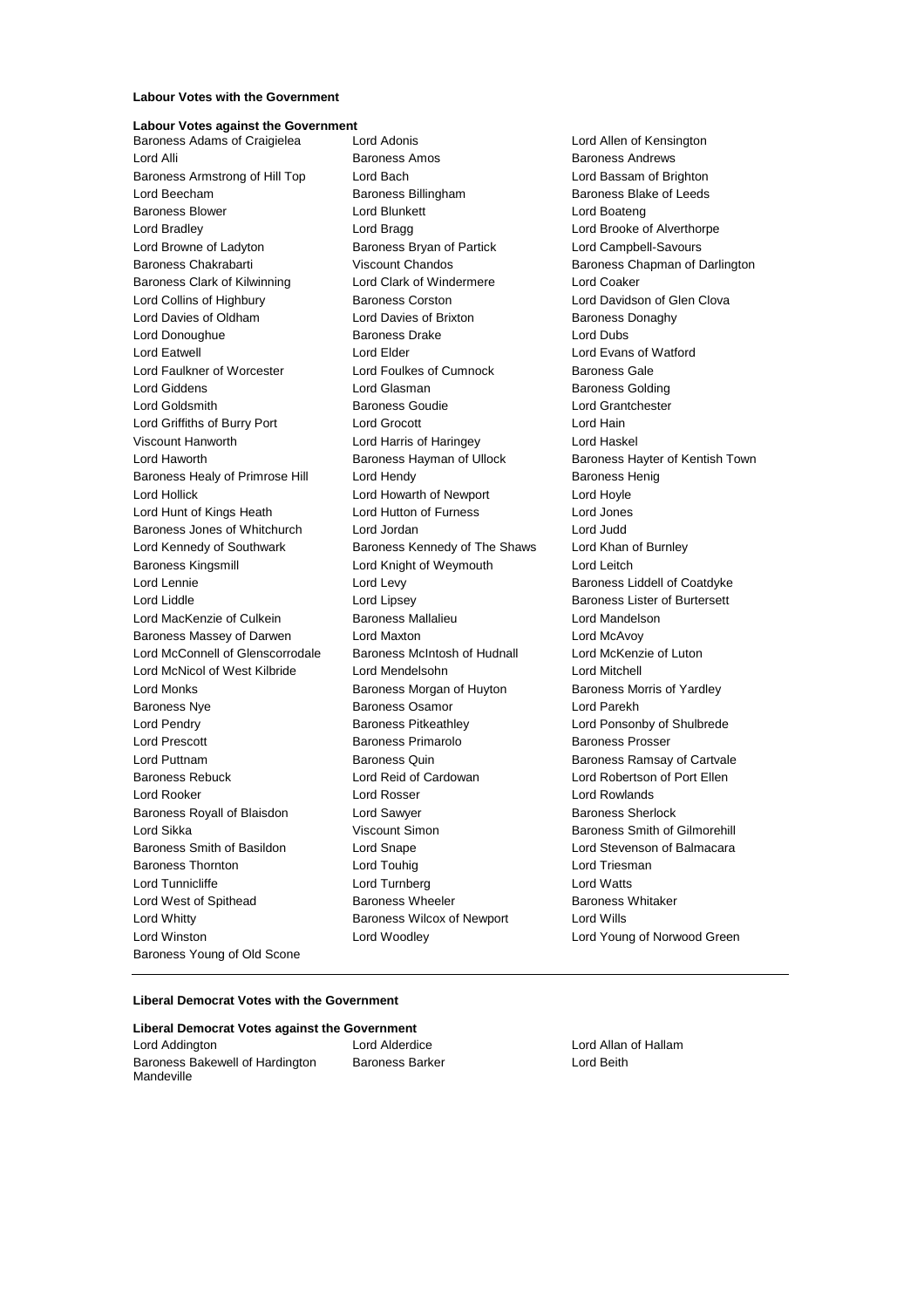Baroness Bonham-Carter of Yarnbury Baroness Bowles of Berkhamsted Lord Bradshaw Baroness Brinton **Baroness** Brinton **Baroness Burt of Solihull** Baroness Burt of Solihull Lord Campbell of Pittenweem Lord Chidgey Lord Clement-Jones Lord Dholakia Baroness Doocey Baroness Featherstone Lord Foster of Bath **Lord Fox** Lord Fox **Baroness Garden of Frognal** Lord German Earl Glasgow Lord Goddard of Stockport Baroness Grender **Baroness Hamwee** Baroness Hamwee **Baroness Harris of Richmond** Baroness Humphreys **Example 2** Lord Hussain **Baroness Hussein-Ece** Baroness Jolly **Communist Constructed Lord Jones of Cheltenham** Baroness Kramer Lord Lee of Trafford Baroness Ludford Lord Marks of Henley-on-Thames Lord McNally Baroness Miller of Chilthorne Domer Lord Newby Baroness Northover Lord Oates Lord Paddick Lord Palmer of Childs Hill Baroness Parminter Baroness Pinnock Lord Purvis of Tweed Baroness Randerson Lord Razzall Lord Redesdale Lord Rennard Lord Roberts of Llandudno Baroness Scott of Needham Market Lord Scriven Lord Charless Scott of Needham Market Lord Striven Baroness Sheehan **Baroness** Sheehan Lord Shipley **Baroness Smith of Newnham** Lord Stephen Lord Stoneham of Droxford Lord Storey Lord Stunell Baroness Suttie Lord Taverne Lord Taylor of Goss Moor Lord Teverson Lord Thomas of Gresford Baroness Thomas of Winchester Baroness Thornhill Viscount Thurso Lord Tope **Baroness Tyler of Enfield** Lord Tyler Lord Verjee **Baroness Walmsley Lord Willis of Knaresborough** Cord Willis of Knaresborough Lord Wrigglesworth

#### **Crossbench Votes with the Government**

Viscount Waverley

Lord Botham Lord Brown of Eaton-under-Heywood Lord Carey of Clifton Baroness Cavendish Little Venice Lord Hogan-Howe **Baroness Hogg** Baroness Hogg Lord Laming **Baroness O'Loan** Lord Patel Lord Powell of Bayswater **Lord St John of Bletso** Baroness Watkins of Tavistock

## **Crossbench Votes against the Government**

Lord Berkeley of Knighton Lord Best Lord Boyce Lord Broers **Example 2** Viscount Brookeborough Baroness Brown of Cambridge Lord Butler of Brockwell Baroness Butler-Sloss Baroness Campbell of Surbiton Lord Carlile of Berriew Lord Chartres Earl Clancarty Baroness Clark of Calton Viscount Colville of Culross Earl Cork and Orrery Earl Courtenay of Devon Baroness Cox Lord Craig of Radley Viscount Craigavon Lord Cromwell Lord Dannatt Baroness Deech Baroness D'Souza Lord Eames Earl Erroll Lord Field of Birkenhead Lord Freyberg Lord Geidt **Baroness Greengross** Lord Greenway Lord Hannay of Chiswick **Lord Harries of Pentregarth** Baroness Hayman Baroness Hollins Lord Hope of Craighead Lord Houghton of Richmond Baroness Hunt of Bethnal Green Lord Janvrin **Lord Judge** Lord Judge Lord Kakkar Lord Kerslake Lord Kilclooney Lord Loomba Lord Low of Dalston Lord Macdonald of River Glaven Lord Mair **Baroness Masham of Ilton** Lord McDonald of Salford Lord McDonald of Salford Baroness Meacher **Baroness Murphy** Baroness Neuberger **Baroness Neuberger** Baroness O'Neill of Bengarve Lord Phillips of Worth Matravers Baroness Prashar Lord Ravensdale Lord Rees of Ludlow Lord Richards of Herstmonceux Lord Ricketts Lord Russell of Liverpool Lord Singh of Wimbledon Duke of Somerset **Earl Stair** Earl Stair Baroness Stern Lord Stern of Brentford Lord Stirrup Lord Thomas of Cwmgiedd

Lord Aberdare Lord Alton of Liverpool Lord Anderson of Ipswich